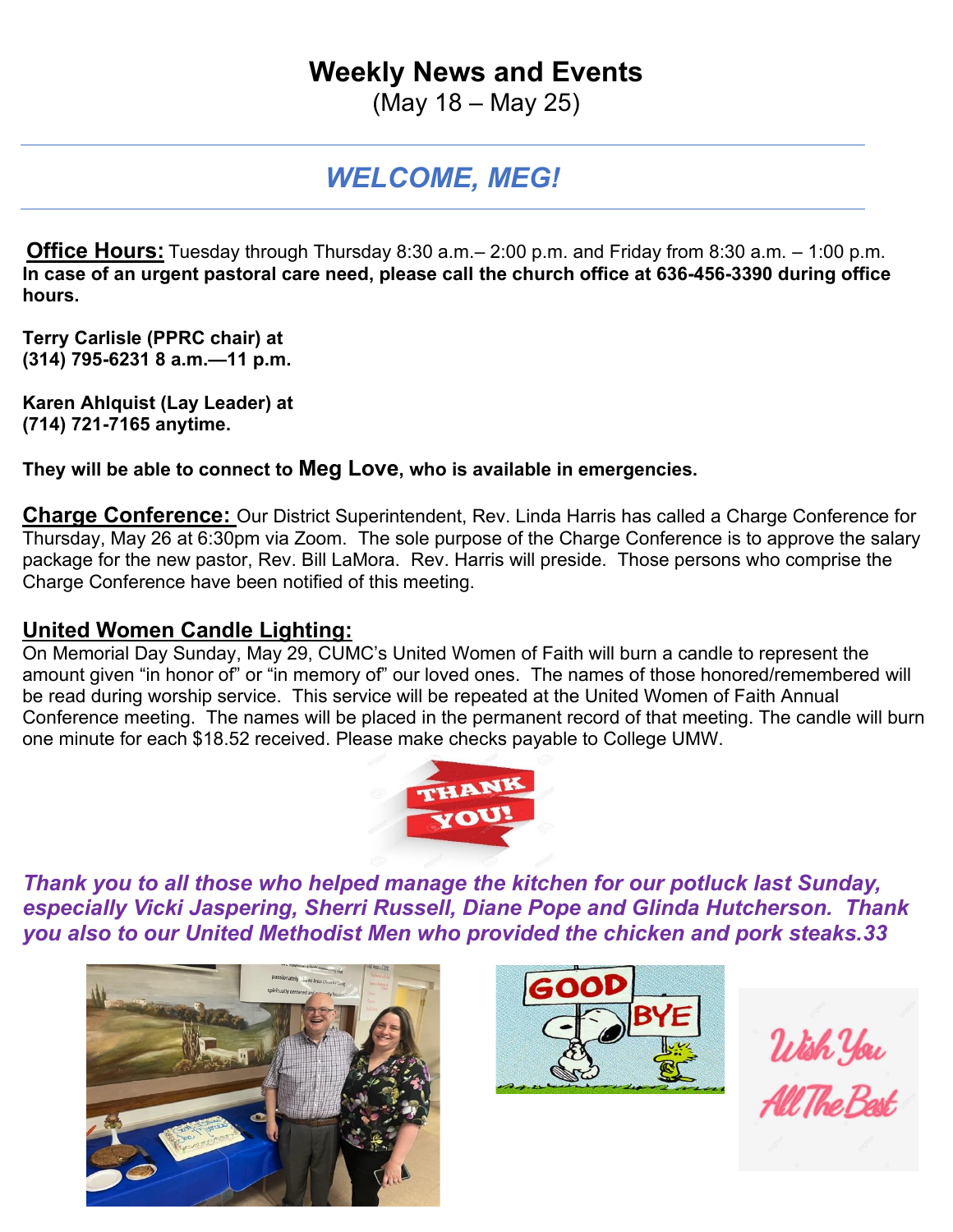**Bless a Teacher:** Bless A Teacher.... Lindsay Colbert, first grade teacher at Daniel Boone to our Kids Club kid Graysen. Helpful to her would be: gift cards to Walmart or Amazon, small prize box items, and individually wrapped pieces of candy.

**Loads of Love:** Our church is leading up this ministry May 28, August 6 & 20, and November 12 & 26. Volunteers are needed to help out from 2-4pm. Continue to bring your quarters to help pay for the cost of the washers and dryers. The Creekside and FCF churches are also working together on the other months. You can also sign up at: www.collegemethodist.org/missions

**Tithes & Offerings:** You can bring your tithes and offerings with you to worship, mail them to the church at 701 E Main St., Warrenton MO 63383, or give online at: [https://tithe.ly/give\\_new/www/#/tithely/give-one](https://tithe.ly/give_new/www/#/tithely/give-one-time/3111252)[time/3111252.](https://tithe.ly/give_new/www/#/tithely/give-one-time/3111252) There is a link to the online giving on the church web site.

**Mosers receipts:** We are continuing to collect Moser's receipts and Best Choice labels on the mission table in the back of the sanctuary

## **Coming Up**

A full calendar of events can be found on the church web site at: <https://www.collegemethodist.org/events/#CALENDAR>

### **Wednesday, May 18**

Youth Group (Grades 6 – 12) at 6 p.m. Series: Life Hurts God Heals, Topic: Life Review & Confess Choir Rehearsal at 7 p.m. Narcotics Anonymous at 7 p.m. in the Fellowship Hall

**Thursday, May 19** Kids Club at 3:15 p.m. Series: Blessings From God, Topic: A Shared Meal AD Council Meeting at 6:30 p.m.

**Sunday, May 22** Men's Small Group at 8:30 a.m. in the Parlor/Room 205 Women's Small Group at 8:30 a.m. in the Gathering Area Fellowship Time at 9:30 a.m. in the Gathering Area Children's Small Group (Age 3 – Grade 5) at 10 a.m. Worship at 10 a.m. Girl Scouts at 12 noon

## **Monday, May 23**

Prayer & Meditation at 1 p.m. Girl Scouts at 4 p.m. in Room 104 Al-Anon at 7 p.m.

#### **Wednesday, May 25**

Youth Group (Grades 6 – 12) at 6 p.m. Series: Life Hurts God Heals, Topic: Ready & Forgive Choir Rehearsal at 7 p.m. Narcotics Anonymous at 7 p.m. in the Fellowship Hall

**Thursday, May 26**

Kids Club at 3:15 p.m. Series: Courage, Topic: God Protects Charge Conference at 6:30 p.m.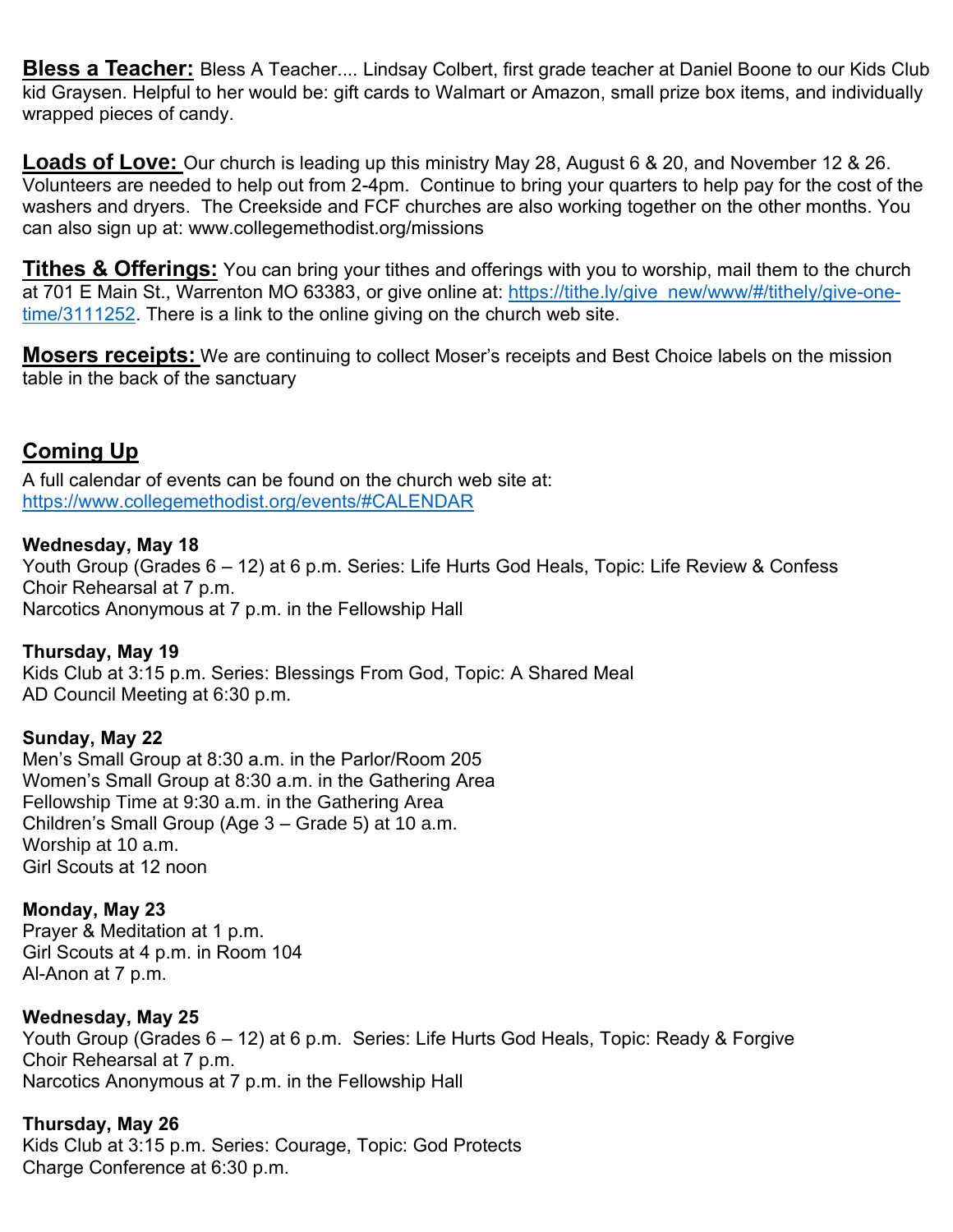

**College United Methodist 701 East Main Street Warrenton, MO 63383**

**Lunch & Learn is a new group that has just started. EVERYONE IS WELCOME! There will be lunch, a speaker and great fellowship. Lunch is at 11:00 a.m. and the cost is \$5.00. The speaker will speak from approximately 12:00 to 12:30 and will also be there for any questions you might have. Please call or text Vicki at: 314-606-9922 for a spot. You can also register online at: [www.collegemethodist.org/events](http://www.collegemethodist.org/events) Hope to see you there!**

| June<br>6       | <b>Speaker: Scott Determann-Fire Dept. \Senior Safety</b> |
|-----------------|-----------------------------------------------------------|
| July 11         | <b>Speaker: Oak Pointe-Memory Care\Asst. Living</b>       |
| <b>August 1</b> | <b>Speaker: Sheryl Stefanski\Senior Center</b>            |
| <b>Sept. 12</b> | <b>Speaker: Meg\ Loving Hands Hospice</b>                 |
| Oct.<br>3       | <b>Speaker: Police Department\Senior Safety</b>           |
| Nov.            | <b>Speaker: Martin Funeral Home</b>                       |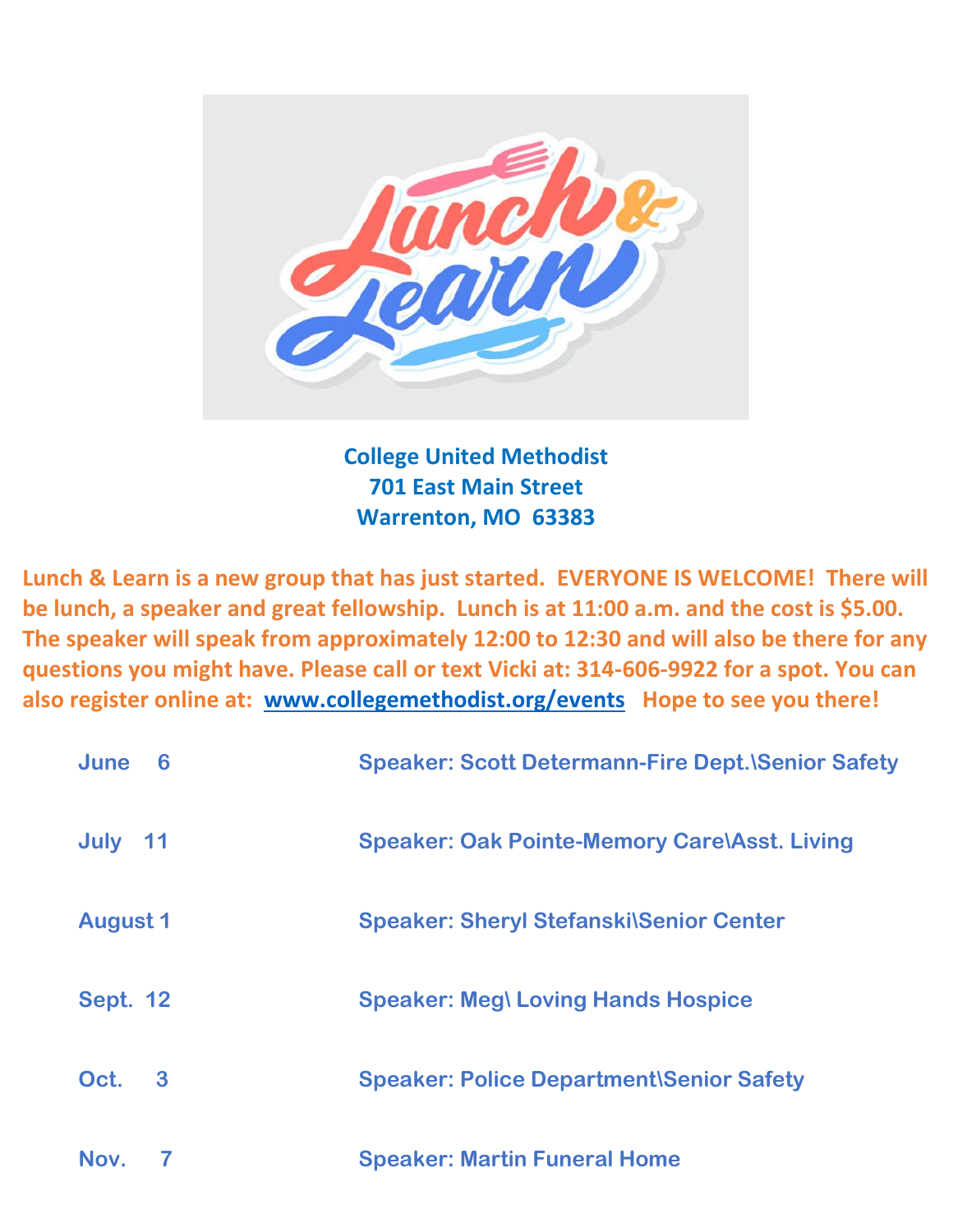





## **Annual Conference Kit Collection**:

Each church has been asked to contribute one Church World Service Welcome Backpack to deliver to annual conference in June. The kit contains many items, so a poster board will be available during the month of May. Take a sticky note off the board with the item you wish to donate. Sign up in the square when you remove the sticky note. Bring the item back to the collection box no later than June 5. If you wish to make a financial gift to purchase items not donated, please mark your check " Welcome Backpack".

Here is a list of the supplies needed:

17" Backpack All-season blanket (50X60" Coloring book 24 pack Crayons 2 pads of paper (8.5X11") 3 pens 1 two-pocket folder 1 re-usable travel water bottle (24 oz) 5 fruit leather strips 4 protein bars 10 granola bars 6 fruit & grain bars 4 – 1.75 oz trail mix pouches 2 -2oz bottles hand sanitizer 1 Chapstick 10 hair ties 1 small travel hairbrush 4 toothpaste/toothbrush packs 3 small packs of tissues 10 disposable face masks 1 travel deodorant 10 tampons 10 sanitary napkins 1 pack of cleaning/baby wipes



Clothes

Closet

## **Free Clothing Closet/ Family Fun Day:**

Mark your calendar for August 6. It is the Family Funday at CUMC. One of the events taking place that day is the annual free clothing closet for our community. We hope to hold it inside the church fellowship hall and to hang up many of the clothes. But, this will not be possible if there are not enough volunteers to help. If there are not enough volunteers signed up by July 11, the free clothing closet will be cancelled.

There is a sign up sheet on the mission table. Please volunteer to help our community.



**Speaker: Scott Determann - Fire Department** RSVP at: www.collegemethodist.org/events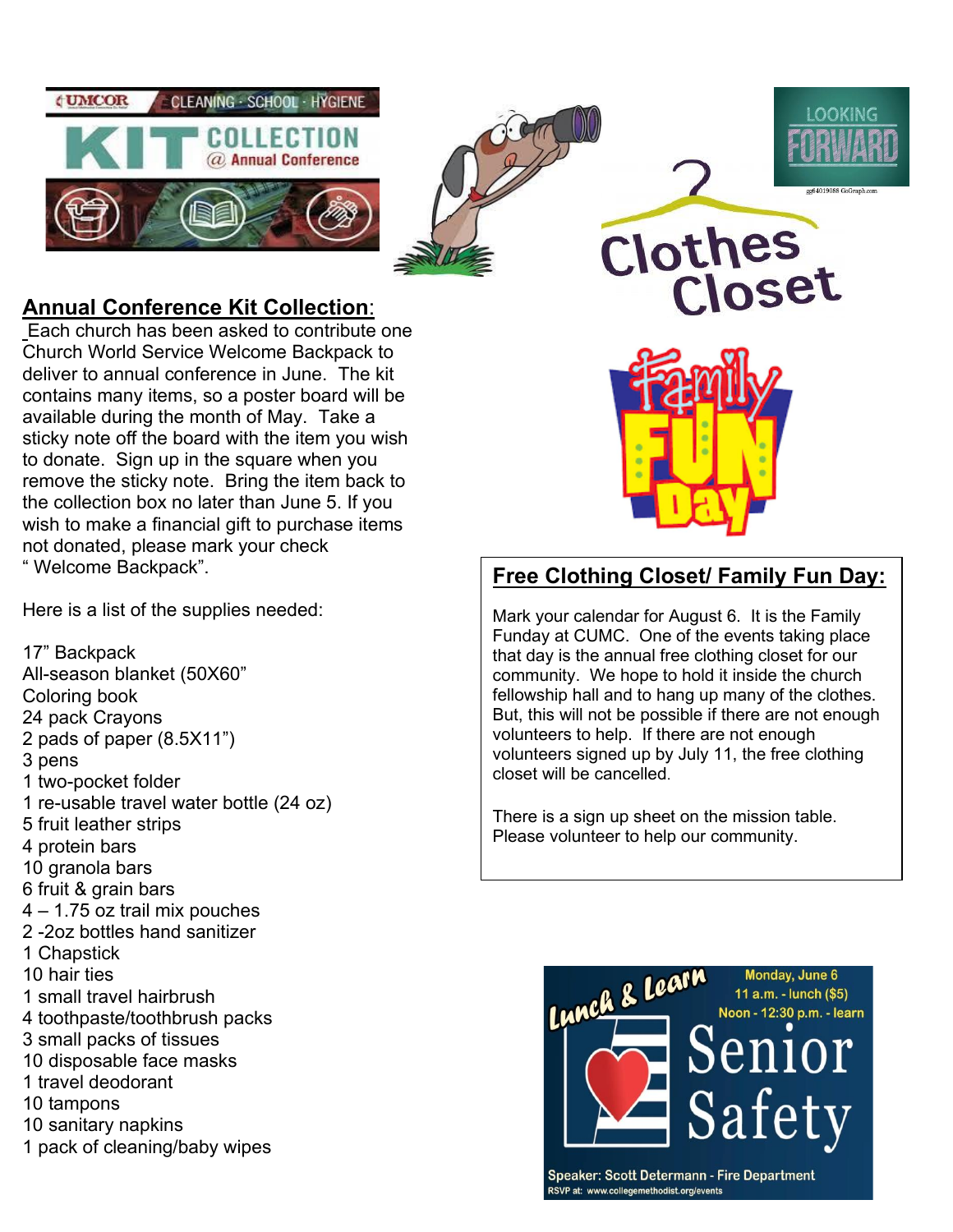



#### **Save the Date!**

St. Johns Lutheran Church Ladies Aid

Ladies Retreat

August 6th

9:00 a.m.—3:00 p.m.

Fellowship—Lunch—Activities

St. Johns Lutheran Church Fellowship Hall

950 Highway 47

Warrenton, MO

For more info Call Marcia Siever at: 636-346-6037 "Encourage one another & Build each other up" 1 Thess. 5:11